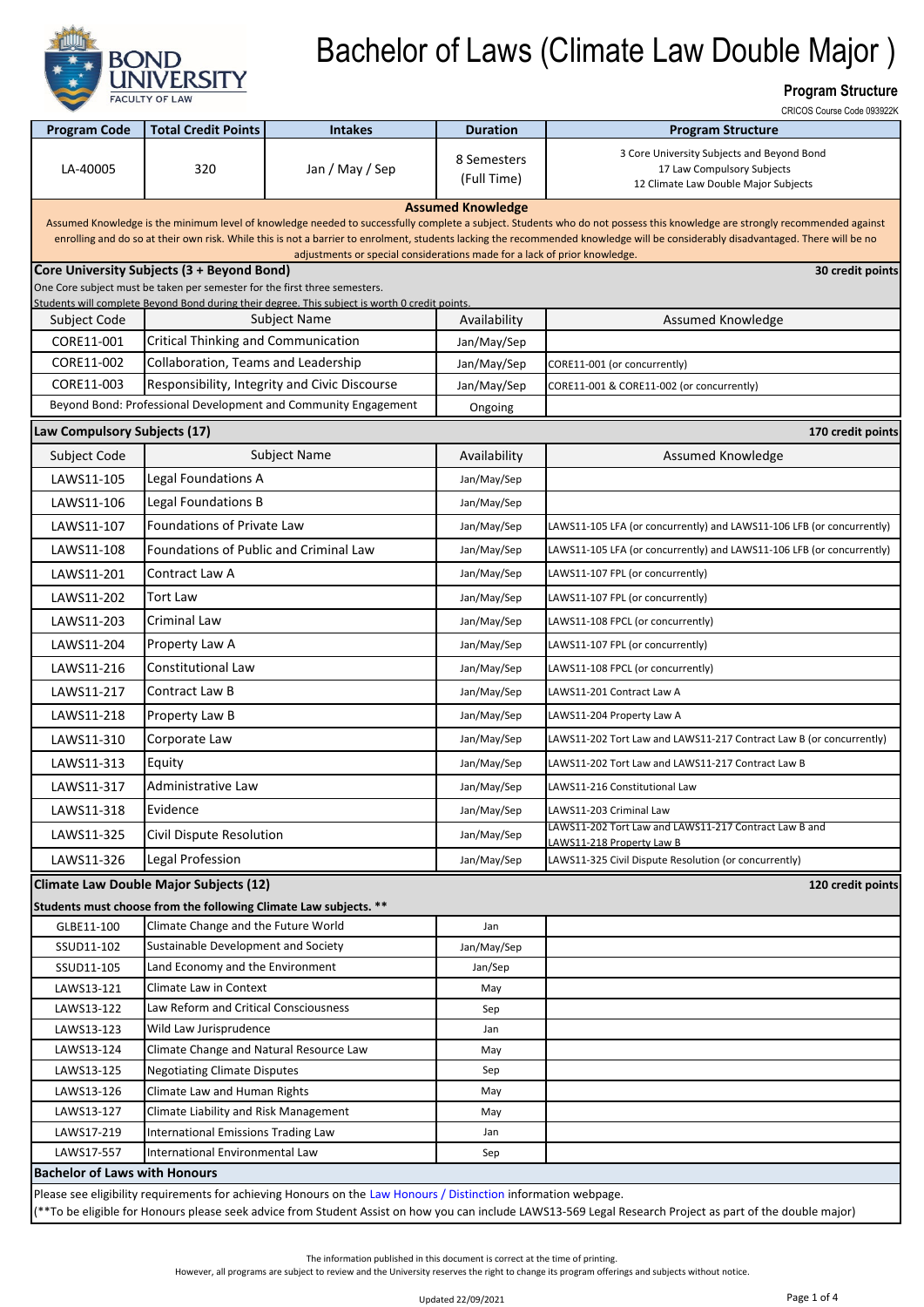

**January Start Program Subject Sequence**

| Semester                   | <b>Subject Code</b> | <b>Subject</b>                                 | <b>Notes</b>                                                        |
|----------------------------|---------------------|------------------------------------------------|---------------------------------------------------------------------|
| 1st Semester<br>January    | CORE11-001          | <b>Critical Thinking and Communication</b>     |                                                                     |
|                            | LAWS11-105          | Legal Foundations A                            |                                                                     |
|                            | LAWS11-106          | Legal Foundations B                            |                                                                     |
|                            | GLBE11-100          | Climate Change and the Future World            |                                                                     |
|                            |                     | Beyond Bond*                                   |                                                                     |
| 2nd Semester<br>May        | CORE11-002          | Collaboration, Teams and Leadership            |                                                                     |
|                            | LAWS11-107          | Foundations of Private Law                     |                                                                     |
|                            | LAWS11-108          | Foundations of Public and Criminal Law         |                                                                     |
|                            | LAWS13-121          | <b>Climate Law in Context</b>                  |                                                                     |
|                            | CORE11-003          | Responsibility, Integrity and Civic Discourse  |                                                                     |
| <b>3rd Semester</b>        | LAWS11-201          | Contract Law A                                 |                                                                     |
| September                  | LAWS11-202          | <b>Tort Law</b>                                |                                                                     |
|                            | LAWS13-122          | <b>Law Reform and Critical Consciousness</b>   |                                                                     |
|                            | LAWS11-203          | Criminal Law                                   |                                                                     |
| 4th Semester               | LAWS11-204          | Property Law A                                 |                                                                     |
| January                    | SSUD11-102          | Sustainable Development and Society            |                                                                     |
|                            | LAWS13-123          | Wild Law Jurisprudence                         |                                                                     |
|                            | LAWS11-216          | Constitutional Law                             |                                                                     |
| <b>5th Semester</b>        | LAWS11-217          | Contract Law B                                 |                                                                     |
| <b>May</b>                 | LAWS11-218          | Property Law B                                 |                                                                     |
|                            | LAWS13-124          | <b>Climate Change and Natural Resource Law</b> |                                                                     |
|                            | LAWS11-310          | Corporate Law                                  |                                                                     |
| <b>6th Semester</b>        | LAWS11-313          | Equity                                         |                                                                     |
| <b>September</b>           | LAWS17-557          | <b>International Environmental Law</b>         |                                                                     |
|                            | LAWS13-125          | <b>Negotiating Climate Disputes</b>            |                                                                     |
| 7th Semester               | LAWS11-317          | Administrative Law                             |                                                                     |
|                            | LAWS11-318          | Evidence                                       |                                                                     |
| January                    | SSUD11-105          | Land Economy and the Environment               | *option to take LAWS13-569 Legal Research Project as an alternative |
|                            | LAWS17-219          | <b>International Emissions Trading Law</b>     | elective for the last or 2nd last semester of the degree.           |
| <b>8th Semester</b><br>May | LAWS11-325          | Civil Dispute Resolution                       |                                                                     |
|                            | LAWS11-326          | Legal Profession                               |                                                                     |
|                            | LAWS13-126          | <b>Climate Law and Human Rights</b>            |                                                                     |
|                            | LAWS13-127          | <b>Climate Liability and Risk Management</b>   |                                                                     |

\*Students will complete Beyond Bond during their degree. This subject is worth 0 credit points.

**Notes**

The information published in this document is correct at the time of printing.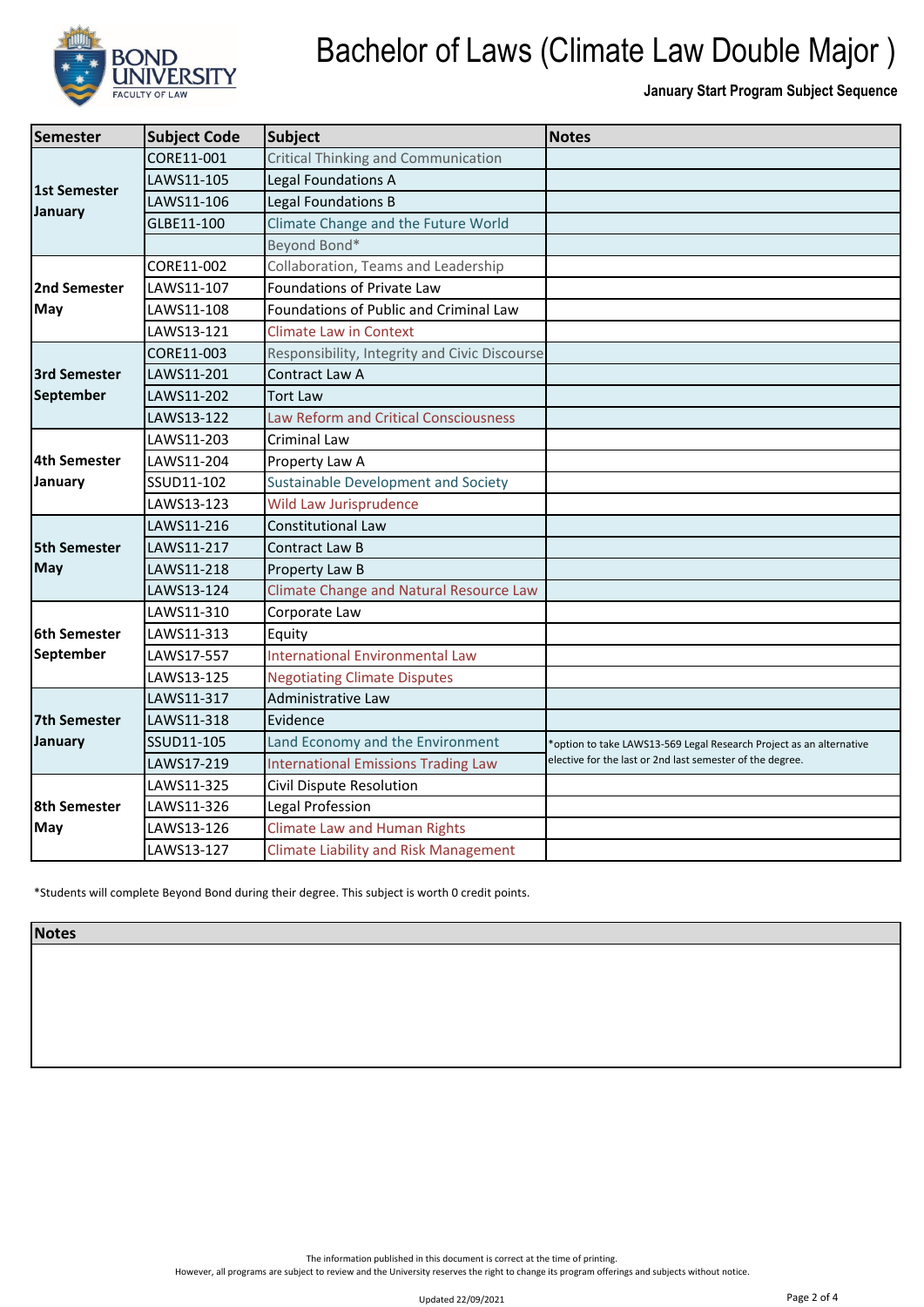

**May Start Program Subject Sequence**

| <b>Semester</b>                  | <b>Subject Code</b> | <b>Subject</b>                                 | <b>Notes</b>                                                        |  |
|----------------------------------|---------------------|------------------------------------------------|---------------------------------------------------------------------|--|
| <b>1st Semester</b><br>May       | CORE11-001          | Critical Thinking and Communication            |                                                                     |  |
|                                  | LAWS11-105          | Legal Foundations A                            |                                                                     |  |
|                                  | LAWS11-106          | Legal Foundations B                            |                                                                     |  |
|                                  | LAWS13-121          | <b>Climate Law in Context</b>                  |                                                                     |  |
|                                  |                     | Beyond Bond*                                   |                                                                     |  |
| 2nd Semester<br>September        | CORE11-002          | Collaboration, Teams and Leadership            |                                                                     |  |
|                                  | LAWS11-107          | Foundations of Private Law                     |                                                                     |  |
|                                  | LAWS11-108          | Foundations of Public and Criminal Law         |                                                                     |  |
|                                  | LAWS13-122          | <b>Law Reform and Critical Consciousness</b>   |                                                                     |  |
| <b>3rd Semester</b>              | CORE11-003          | Responsibility, Integrity and Civic Discourse  |                                                                     |  |
|                                  | LAWS11-201          | Contract Law A                                 |                                                                     |  |
| January                          | LAWS11-202          | Tort Law                                       |                                                                     |  |
|                                  | GLBE11-100          | Climate Change and the Future World            |                                                                     |  |
|                                  | LAWS11-203          | <b>Criminal Law</b>                            |                                                                     |  |
| <b>4th Semester</b>              | LAWS11-204          | Property Law A                                 |                                                                     |  |
| May                              | SSUD11-102          | Sustainable Development and Society            |                                                                     |  |
|                                  | LAWS13-124          | <b>Climate Change and Natural Resource Law</b> |                                                                     |  |
|                                  | LAWS11-216          | <b>Constitutional Law</b>                      |                                                                     |  |
| <b>5th Semester</b>              | LAWS11-217          | Contract Law B                                 |                                                                     |  |
| September                        | LAWS11-218          | Property Law B                                 |                                                                     |  |
|                                  | LAWS17-557          | <b>International Environmental Law</b>         |                                                                     |  |
|                                  | LAWS11-310          | Corporate Law                                  |                                                                     |  |
| <b>6th Semester</b>              | SSUD11-105          | Land Economy and the Environment               |                                                                     |  |
| January                          | LAWS17-219          | <b>International Emissions Trading Law</b>     |                                                                     |  |
|                                  | LAWS13-123          | <b>Wild Law Jurisprudence</b>                  |                                                                     |  |
| 7th Semester                     | LAWS11-313          | Equiry                                         |                                                                     |  |
|                                  | LAWS11-317          | Administrative Law                             |                                                                     |  |
| <b>May</b>                       | LAWS13-126          | <b>Climate Law and Human Rights</b>            | *option to take LAWS13-569 Legal Research Project as an alternative |  |
|                                  | LAWS13-127          | <b>Climate Liability and Risk Management</b>   | elective for the last or 2nd last semester of the degree.           |  |
| <b>8th Semester</b><br>September | LAWS11-318          | Evidence                                       |                                                                     |  |
|                                  | LAWS11-325          | Civil Dispute Resolution                       |                                                                     |  |
|                                  | LAWS11-326          | Legal Profession                               |                                                                     |  |
|                                  | LAWS13-125          | <b>Negotiating Climate Disputes</b>            |                                                                     |  |

\*Students will complete Beyond Bond during their degree. This subject is worth 0 credit points.

**Notes**

The information published in this document is correct at the time of printing.